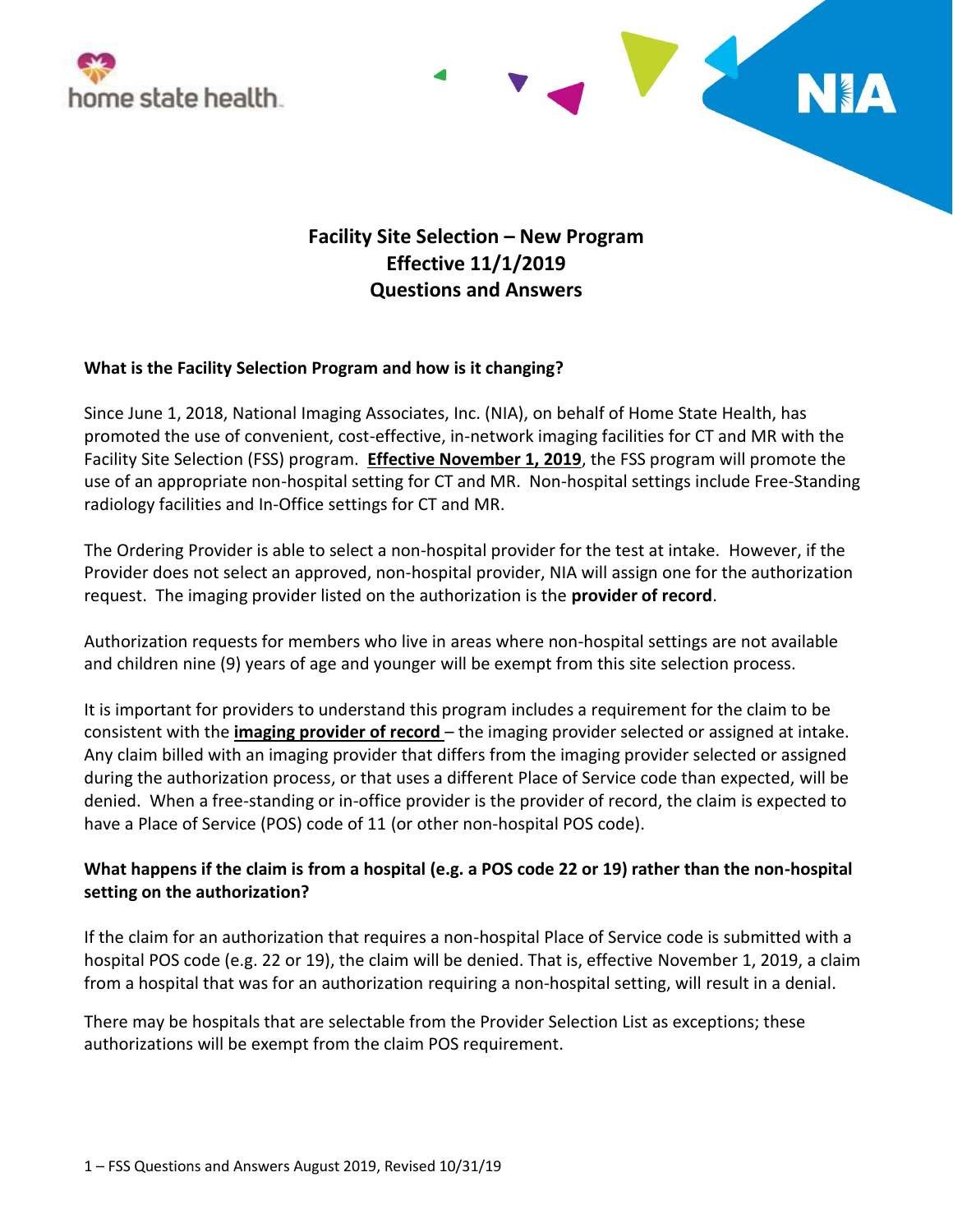# **What if the Ordering Provider has a legitimate clinical reason for selecting an in-network, outpatient hospital setting?**

We understand that in certain circumstances there could be a clinical reason that a test needs to be performed in an outpatient hospital setting. If your patient needs an outpatient hospital setting for a MR or CT study for a clinical reason, you will be given the opportunity to communicate and document the clinical reason and attest that the clinical situation is clearly documented in the patient's medical record. Authorizations with a clinical reason to use a hospital setting will be exempt from the claim Place of Service code requirement.

### **How does this program work?**

- You will continue to contact NIA for prior approval of advanced imaging studies.
- During the intake process, you can select a facility from the list of facilities at the appropriate level of care. Imaging Providers in Non-Hospital settings are offered in proximity to the member's home zip code.
- If you are part of an In-Office group that has an internal source for MR or CT studies, you can continue to select "Search for an In-Office Provider" when using RadMD or alert the NIA representative.
- If there is a clinical reason why the patient needs to be seen at a hospital or specific facility that is not on the list, you can let the NIA representative know, or click on the *Identify a Facility* box if using RadMD, to communicate and document the clinical reason for a different facility.
	- $\circ$  By selecting a clinical reason to use a facility not on the list presented, you are attesting that this clinical scenario is clearly documented in the patient's medical record, which you will make available for audit upon request.
	- $\circ$  Only the member's clinical situation may be used for requesting a hospital. If the list of reasons presented does not meet your needs, you may select "Other" and enter the member's clinical situation in a text box. Facility proximity or preference is not a clinical reason for exceptions unless the member requires public transportation.
	- o Providers can call Home State Health at 855-694-4663 and select option 2 "Member Services" for help with transportation for the member.
- **Please let your patient know the importance of receiving the approved imaging study at the imaging** facility that is the provider of record on the approval letter.
- The claim submitted must reflect the provider of record as the rendering site and billing provider. If a non-hospital provider (free-standing or in-office provider) is selected or assigned, the Place of Service code on the claim is expected to be 11 (or other non-hospital POS code). If the claim reflects a hospital code (e.g. POS 22 or 19), the claim will be denied.
- Facilities are presented based on the member's home zip code. Home State mileage areas are 25 miles for Urban/Suburban/Rural.